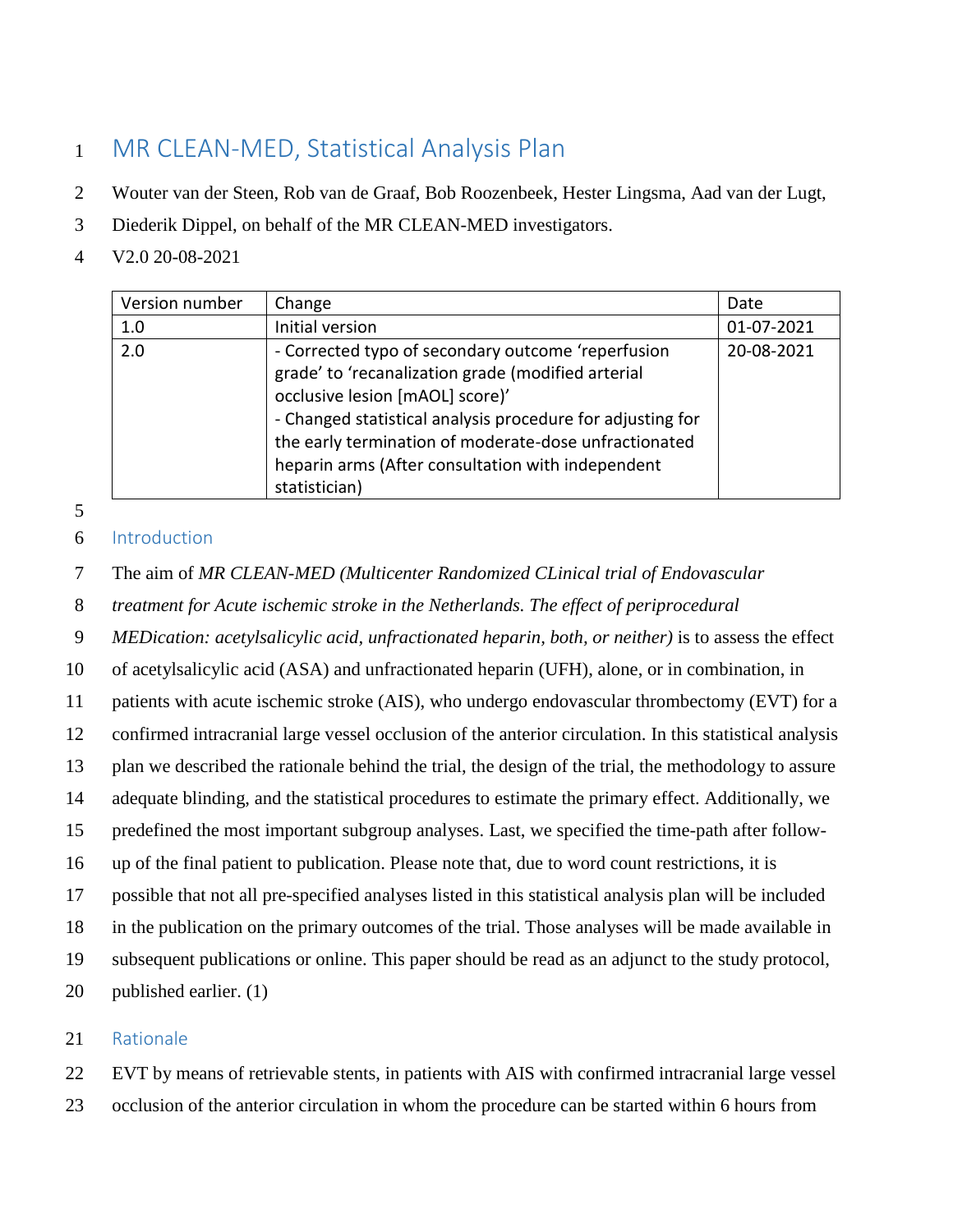24 onset, has been proven safe and effective. This was first reported in the MR CLEAN trial – a landmark trial performed by members of our collaboration – and later confirmed in 6 other trials. (2-8) Still, a considerable proportion of patients do not recover despite fast and complete recanalization. (9) This is for a major part attributable to incomplete microvascular reperfusion (IMR). (10) IMR has been linked to distal microvascular damage or dysfunction as a result of tissue necrosis and cell death, intervention simply being late, but also to distal microvascular occlusion. This may be due to occlusion of distal vessels by pericyte contraction, distal embolization of microthrombi from the original occluding the proximal artery, in situ formation of microthrombi and cellular plugs caused by platelet activation and increased hemostasis, activated by formation of neutrophil extracellular traps (NETs). (11) It is important to target treatment on the reduction of IMR. We consider it likely that in patients with AIS treated with EVT, periprocedural antiplatelet or anticoagulant treatment improves distal reperfusion, but whether it improves clinical outcome is unknown.

 The use of antiplatelet agents in AIS in general has a small beneficial effect, (12) but its use in patients treated with IV alteplase is associated with increased risk of intracranial hemorrhage. (13, 14) However, there are no trial data on acute treatment with antiplatelet agents in patients treated with EVT. (15) Previous trials on the effect of UFH in AIS have failed to demonstrate a beneficial effect. (12) However, the use of UFH in EVT has not been tested in randomized controlled trials. The risk of hemorrhage due to treatment with low or moderate dosages of heparin are low in patients with moderate or severe ischemic stroke. (12) A recent review confirms that there are no data on periprocedural antithrombotic treatment, and consequently, there is large practice variation. (15)

 In conclusion, what we need is an answer to the question whether treatment with antithrombotic or antiplatelet agents directly before the start of mechanical thrombectomy is beneficial and leads to better outcomes, despite the potential extra risk of symptomatic intracranial hemorrhage.

#### Research Questions

The primary objective of this trial is to assess the effect of ASA and UFH, alone, or in

combination on functional outcome at 3 months in patients with AIS caused by a confirmed

intracranial large vessel occlusion of the anterior circulation, who undergo intra-arterial

treatment with or without prior intravenous thrombolysis according to standard care.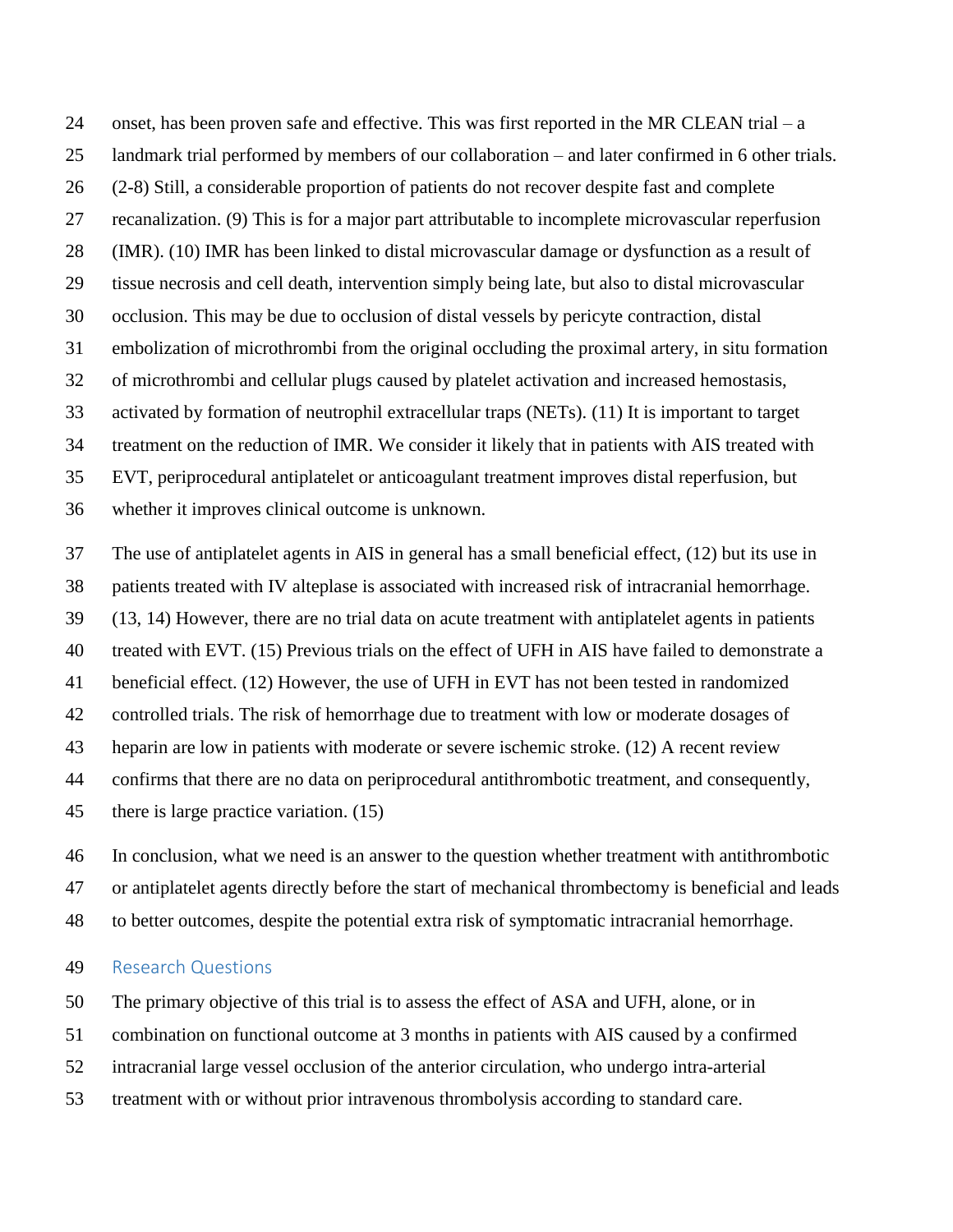The secondary objective is to assess the safety and effect of ASA and UFH, alone, or in

combination, on neurological outcome, revascularization and infarct size in patients who

undergo intra-arterial treatment for AIS caused by a confirmed intracranial large vessel occlusion

of the anterior circulation.

 The tertiary objectives are 1) to collect (waste) biomaterials (thrombo-emboli, aspirate blood) and to analyze biomarkers in blood samples with respect to their potential for treatment effect modification, 2) to collect and analyze data regarding the deferred consent procedure and its association with patient recall and satisfaction at three months from randomization, and 3) to study the efficiency of national EVT implementation, given the availability of EVT hospitals and capacity, and travel times of ambulance services. To this end, we aim to collect data (time delays and diagnostics) from each step in the acute stroke pathway as input parameters for a simulation model. This way we can study the regional set-up of the EVT organizational model.

#### Trial Design

 MR CLEAN-MED (ISRCTN76741621) is a national multicenter phase III clinical trial with randomized treatment allocation, open label treatment, and blinded endpoint evaluation (PROBE design) with a 2x3 factorial design. (1) Patients were randomized for periprocedural intravenous treatment with ASA (300mg bolus) or no ASA, and for low-dose UFH (5000IU bolus, followed by 500IU/hour for 6 hours), moderate-dose UFH (5000IU, followed by 1250IU/hour for 6 hours) or no UFH. In April 2019, after discontinuing inclusion in the moderate-dose UFH arms because of a safety issue, the trial continued in a 2x2 factorial design. Only stent retrievers and aspiration devices, which are CE marked approved for EVT, and approved for use in the study by the steering committee are allowed in the trial as a first line of defense.

 Randomization is stratified for center and for inclusion in the active treatment arm of the Multicenter Randomized trial of Acute Stroke treatment in the Ambulance with a nitroglycerin Patch (MR ASAP). In MR ASAP, the effect on functional outcome of prehospital transdermal nitroglycerin treatment within 3 hours of ischemic or hemorrhagic stroke onset is determined (http://www.mrasap.nl, ISRCTN99503308). Participation in the ARTEMIS project was not considered an exclusion criterium. In ARTEMIS, patients were randomized into a group with real-time feedback to the physicians on the times from admission to administration of alteplase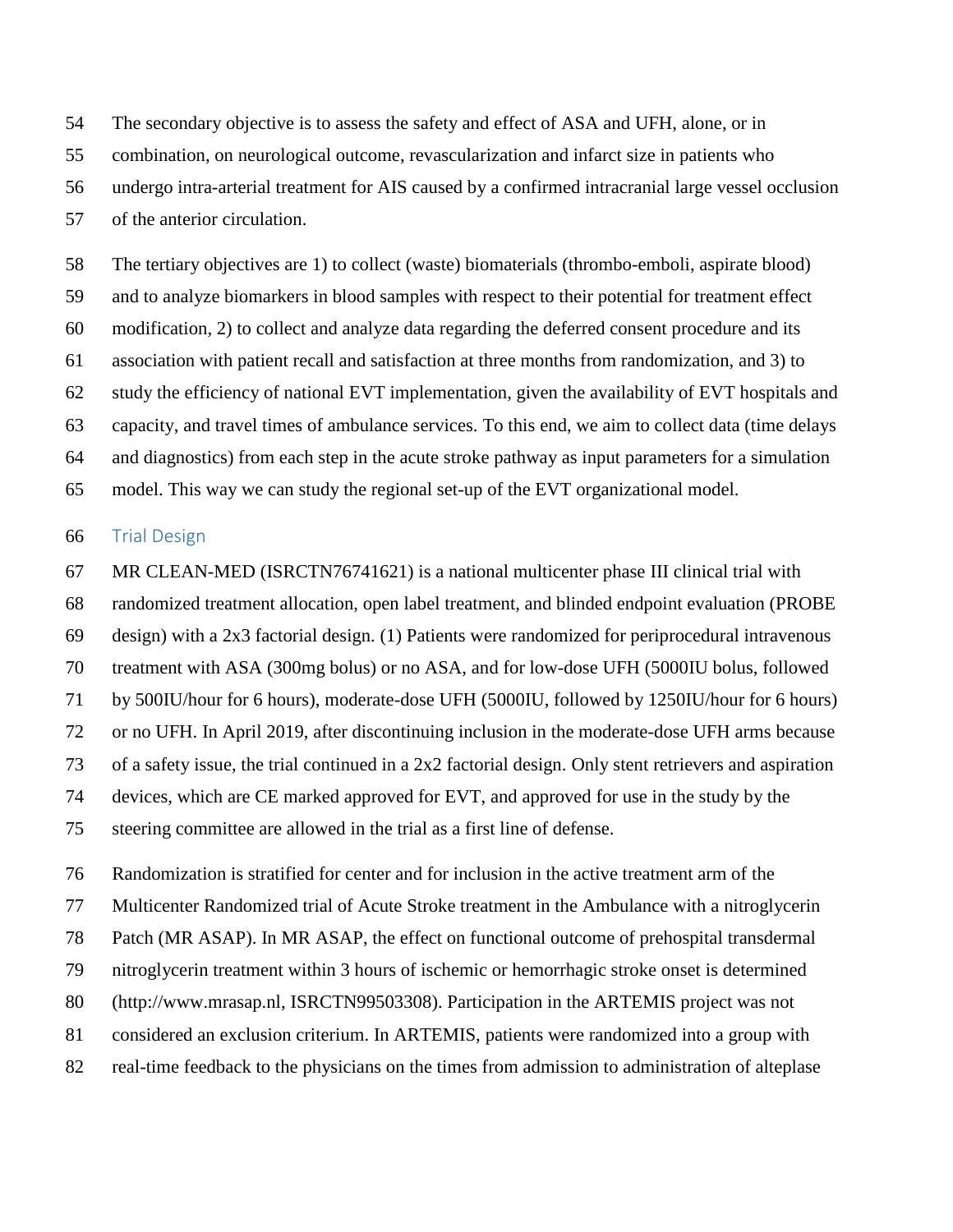- and time to groin puncture, or into a group without direct feedback
- [\(https://clinicaltrials.gov/ct2/show/NCT02808806\)](https://clinicaltrials.gov/ct2/show/NCT02808806).

### Inclusion criteria

- a clinical diagnosis of acute ischemic stroke;
- caused by intracranial large vessel occlusion of the anterior circulation (distal intracranial
- carotid artery or middle (M1/proximal M2) cerebral artery) confirmed by neuro-imaging
- (CTA or MRA);
- CT or MRI ruling out intracranial hemorrhage;
- treatment possible (groin puncture) within 6 hours from symptom onset or last seen well;
- a score of at least 2 on the NIH Stroke Scale;
- age of 18 years or older;
- 94 informed consent in writing (deferred).

## Exclusion criteria

- Pre-stroke disability which interferes with the assessment of functional outcome at 90 97 days, i.e. mRS  $>2$ ;
- 98 Treatment with IV alteplase despite the following contra-indications for IV alteplase:
- o cerebral infarction in the previous 6 weeks with residual neurological deficit or signs of
- recent infarction on neuroimaging,
- o intracerebral hemorrhage within the previous 3 months,
- o INR exceeding 1.7, or prior use of direct oral anticoagulant (DOAC),
- 103 o IV alteplase infusion >4.5 hours after symptom onset;
- Contra-indications for ASA/UFH, for instance: allergy, recent surgery, heparin induced thrombocytopenia;
- 106 Therapeutic heparin use;
- INR exceeding 3.0;
- 108 Known hemorrhagic diathesis or known thrombopenia  $(< 90^9/L$ );
- 109 Participation in medical or surgical intervention trials other than current (or MR ASAP
- (http://www.mrasap.nl, ISRCTN99503308) / ARTEMIS
- [\(https://clinicaltrials.gov/ct2/show/NCT02808806\)\)](https://clinicaltrials.gov/ct2/show/NCT02808806)).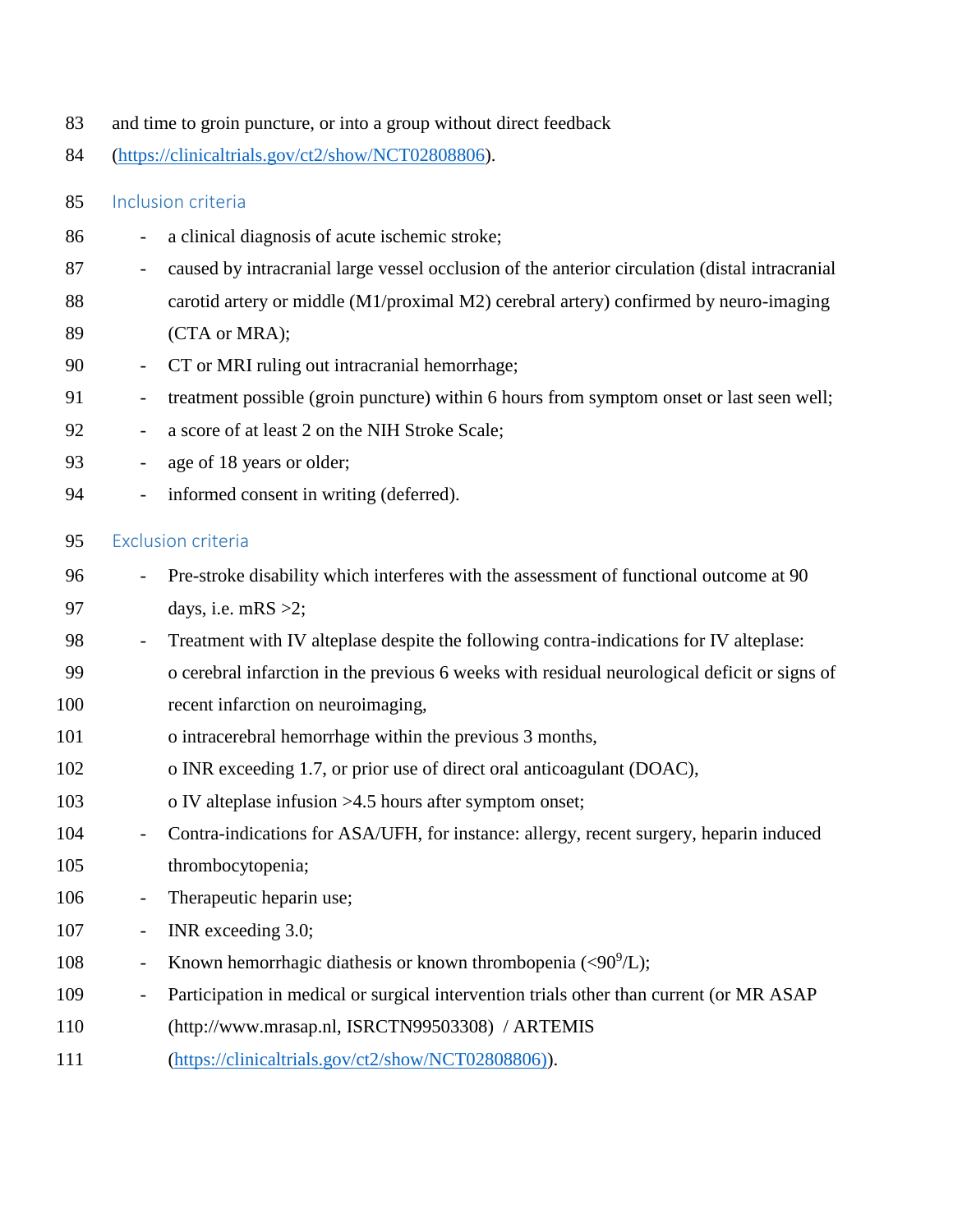| 112        | Outcomes                                                                                                                                  |  |  |  |
|------------|-------------------------------------------------------------------------------------------------------------------------------------------|--|--|--|
| 113        | The primary outcome is the score on the modified Rankin Scale at 90 days $+/-14$ days after                                               |  |  |  |
| 114        | randomization                                                                                                                             |  |  |  |
| 115        | Secondary outcomes are:                                                                                                                   |  |  |  |
| 116<br>117 | Reperfusion grade (Extended treatment in cerebral ischaemia [eTICI] score) on final<br>$\qquad \qquad \blacksquare$<br>angiography of EVT |  |  |  |
| 118        | Recanalization grade (modified arterial occlusive lesion [mAOL] score) at $24 + (-12)$<br>$\blacksquare$                                  |  |  |  |
| 119        | hours, assessed with CTA or MRI 3D TOF                                                                                                    |  |  |  |
| 120        | Score on the NIHSS at 24 hours and 5-7 days, or at discharge<br>$\blacksquare$                                                            |  |  |  |
| 121        | Final infarct volume, assessed with NCCT at 5-7 days or with DWI-MRI at $24 + -12$<br>$\qquad \qquad \blacksquare$                        |  |  |  |
| 122        | hours after EVT. Final infarct volume will be assessed with the use of automated,                                                         |  |  |  |
| 123        | validated algorithms (16)                                                                                                                 |  |  |  |
| 124        | All possible dichotomizations of the mRS at 90 days $(\pm 14 \text{ days})$<br>$\blacksquare$                                             |  |  |  |
| 125        | Score on the EQ-5D-5L and Barthel index at 90 days $(\pm 14 \text{ days})$<br>$\Box$                                                      |  |  |  |
| 126<br>127 | Safety endpoints are the following:                                                                                                       |  |  |  |
| 128        | Intracerebral hemorrhage according to the Heidelberg Bleeding Classification (17)<br>$\blacksquare$                                       |  |  |  |
| 129        | Symptomatic intracerebral hemorrhage (sICH) scored according to the Heidelberg<br>$\blacksquare$                                          |  |  |  |
| 130        | Bleeding Classification, with the addition of sICH that led to death and that was                                                         |  |  |  |
| 131        | identified as the predominant cause of the neurologic deterioration (17)                                                                  |  |  |  |
| 132        | Extracranial hemorrhages requiring transfusion or resulting in death<br>$\blacksquare$                                                    |  |  |  |
| 133        | Embolization in new territory on angiography during EVT<br>$\overline{\phantom{0}}$                                                       |  |  |  |
| 134        | Infarction in new territory assessed with NCCT at 5-7 days or DWI-MRI at $24 + - 12$<br>$\blacksquare$                                    |  |  |  |
| 135        | hours after EVT.                                                                                                                          |  |  |  |
| 136        | Death from all causes within 90 days (+14 days)                                                                                           |  |  |  |
| 137        | <b>Blinding</b>                                                                                                                           |  |  |  |
| 138        | The trial features a PROBE design. Both patient and treating physician will be aware of the                                               |  |  |  |
| 139        | treatment assignment. Information on outcome at three months will be assessed in a telephone                                              |  |  |  |
| 140        | interview through standardized forms and procedures, by a trained investigator unaware of                                                 |  |  |  |
| 141        | treatment allocation. Interviews will be recorded. Final assessment of the mRS score at 90 days                                           |  |  |  |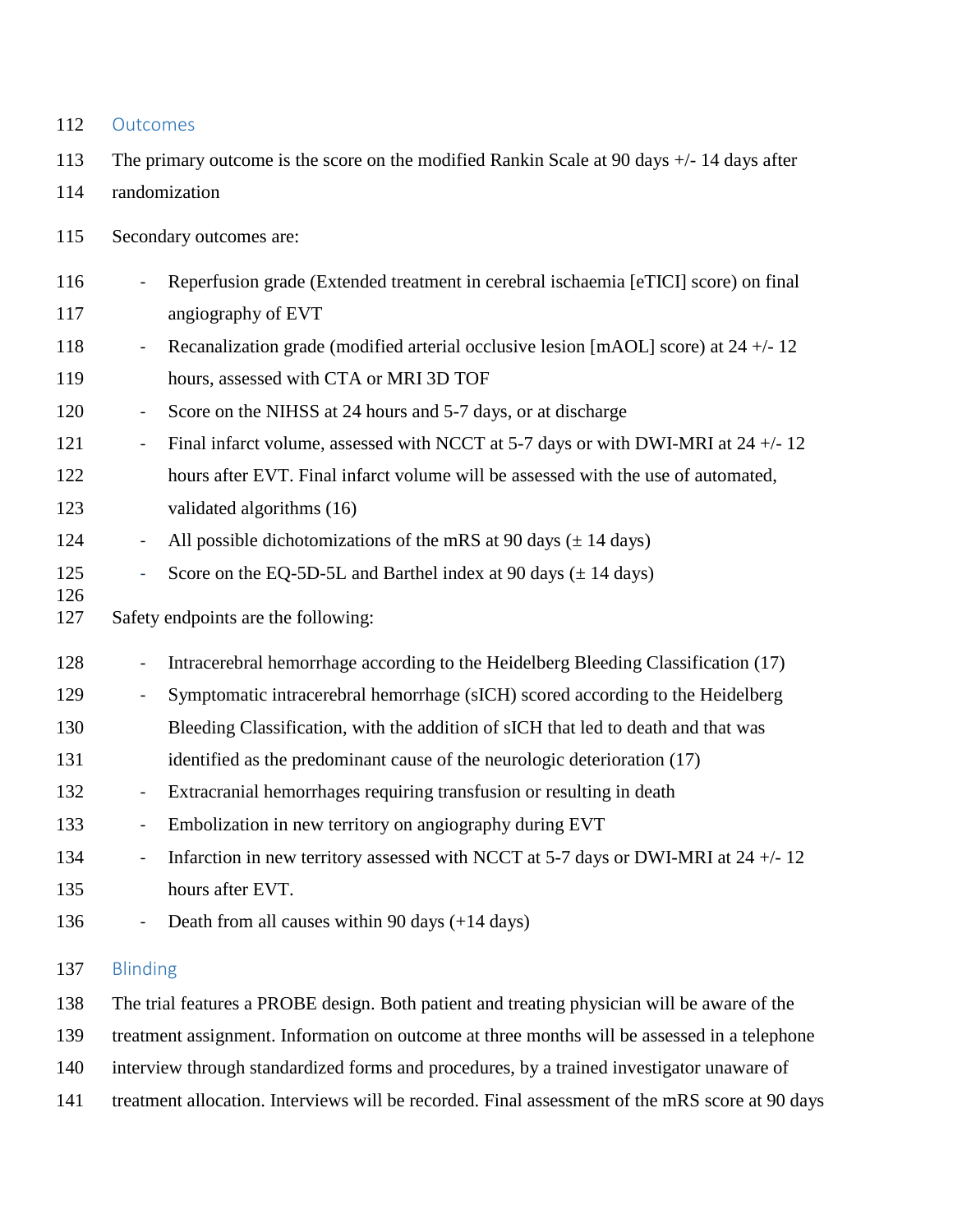will be performed by the outcome committee, consisting of trained investigators blinded to the treatment allocation, based on masked reports of the telephone interview.

Results of neuroimaging will also be assessed in a blinded manner. Information on treatment

allocation will be kept separate from the main study database. The steering committee will be

kept unaware of the results of interim analyses of efficacy and safety. The independent trial

statistician will combine data on treatment allocation with the clinical data in order to report to

148 the data safety monitoring board (DSMB).

#### 149 Status of the trial

 As of this writing, a total of 15 centers have been initiated and included patients in the 151 Netherlands. On the 16<sup>th</sup> of April 2019, after enrollment of 132 patients, and after receipt of the 152 4<sup>th</sup> safety report, the Trial Steering Committee (TSC) followed the unanimous advice of the DSMB to stop inclusions in the moderate-dose UFH arm of the trial. This decision was made because of a safety issue. Inclusion in the other treatment arms was considered safe and 155 continued. Then, on the 27<sup>th</sup> of January 2021, after receipt of the combined  $2<sup>nd</sup>$  interim analysis and  $11<sup>th</sup>$  safety analysis, the DSMB advised that the TSC should be unblinded to the outcome data (all remaining treatment groups) in order to make a decision about stopping or continuing one or both of the remaining arms of the trial. The TSC again followed the advice of the DSMB. After analyses of the DSMB report the TSC decided to stop inclusion of patients into the trial. Since then, follow-up and validation and completion of the database continued with masked data, or else, blinded colleagues. The database will be locked in July 2021. In total, 663 patients were randomized (safety cohort), of whom 628 patients gave deferred consent for main analyses, and 6 patients gave deferred consent for the use of already collected data.

### 164 Missing data and death

 We will report proportions of missing values for all collected variables. For descriptive analyses, only the crude, non-imputed data will be presented. For the regression analyses, missing data will be imputed using multiple imputation methods. For patients who died within the study period we will assign the worst score for all unassessed clinical outcome measures and use those for analyses.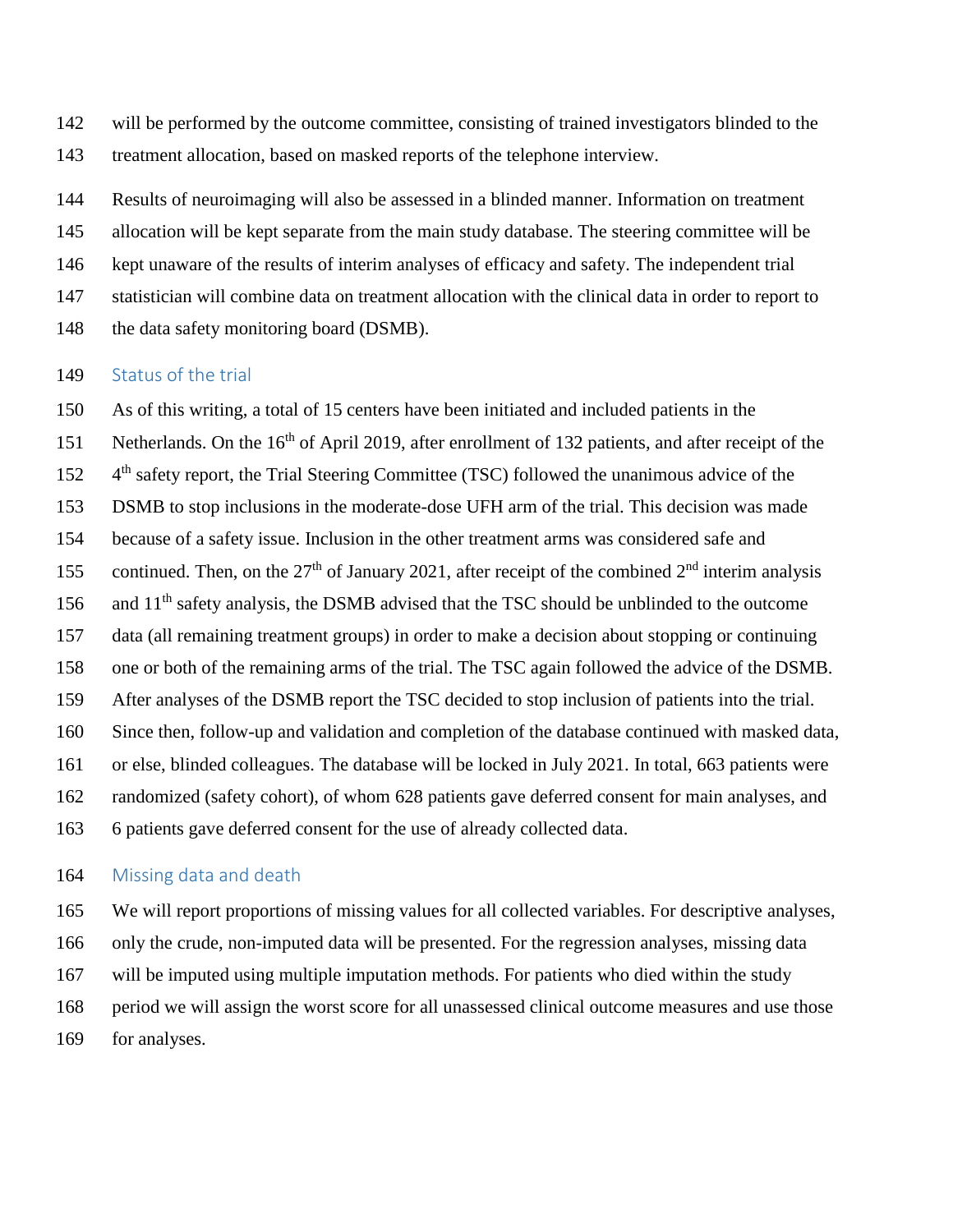### 170 Time path of the analysis and locking of the database

 After the follow-up of the final patient, the last records of the database will be cleaned and checked for completeness within two months. Upon completion, the database will be locked. The final analysis will be performed by the study coordinators and principal investigators of the trial and will be reported to the independent trial statistician. The final results will then be shared for consideration with the Trial Steering Committee. Within 3 months after obtaining the final results, a manuscript describing the main results of the trial will be submitted for publication. The syntax and output will be made available upon request.

#### 178 Statistical Analysis

 The analysis will be in accordance with the CONSORT guidelines. Baseline data by treatment allocation will be reported with standard statistical procedures. All analyses will be performed according to the intention-to-treat principle. To express statistical uncertainty, 95% confidence intervals will be reported for all analyses.

 We will analyze the treatment effect estimates for ASA versus no ASA, and for UFH versus no UFH. Additionally, we will evaluate the treatment effect for the different dosages (i.e. moderate- dose or low-dose) of UFH versus no UFH. To correct for the earlier termination of the moderate- dose UFH arms, we will adjust for an extra variable – inclusion before or after stopping the moderate-dose UFH arms. For the moderate-dose UFH versus no UFH analysis we will only evaluate patients who were included prior to stopping the allocation of moderate-dose UFH.

### 189 Primary effect analysis

The primary effect parameter will be the common odds ratio, estimated with ordinal logistic

regression, which represents the shift on the 7-category modified Rankin scale, measured at 3

- months from randomization. The treatment effect estimates for both ASA versus no ASA and
- heparin versus no heparin will be adjusted for prognostic variables: age, pre-stroke mRS, time
- from onset to door of EVT center, time from door EVT center to groin puncture, stroke severity
- (baseline NIHSS) and collateral score. Adjusted and unadjusted estimates with corresponding
- 95% confidence intervals will be reported.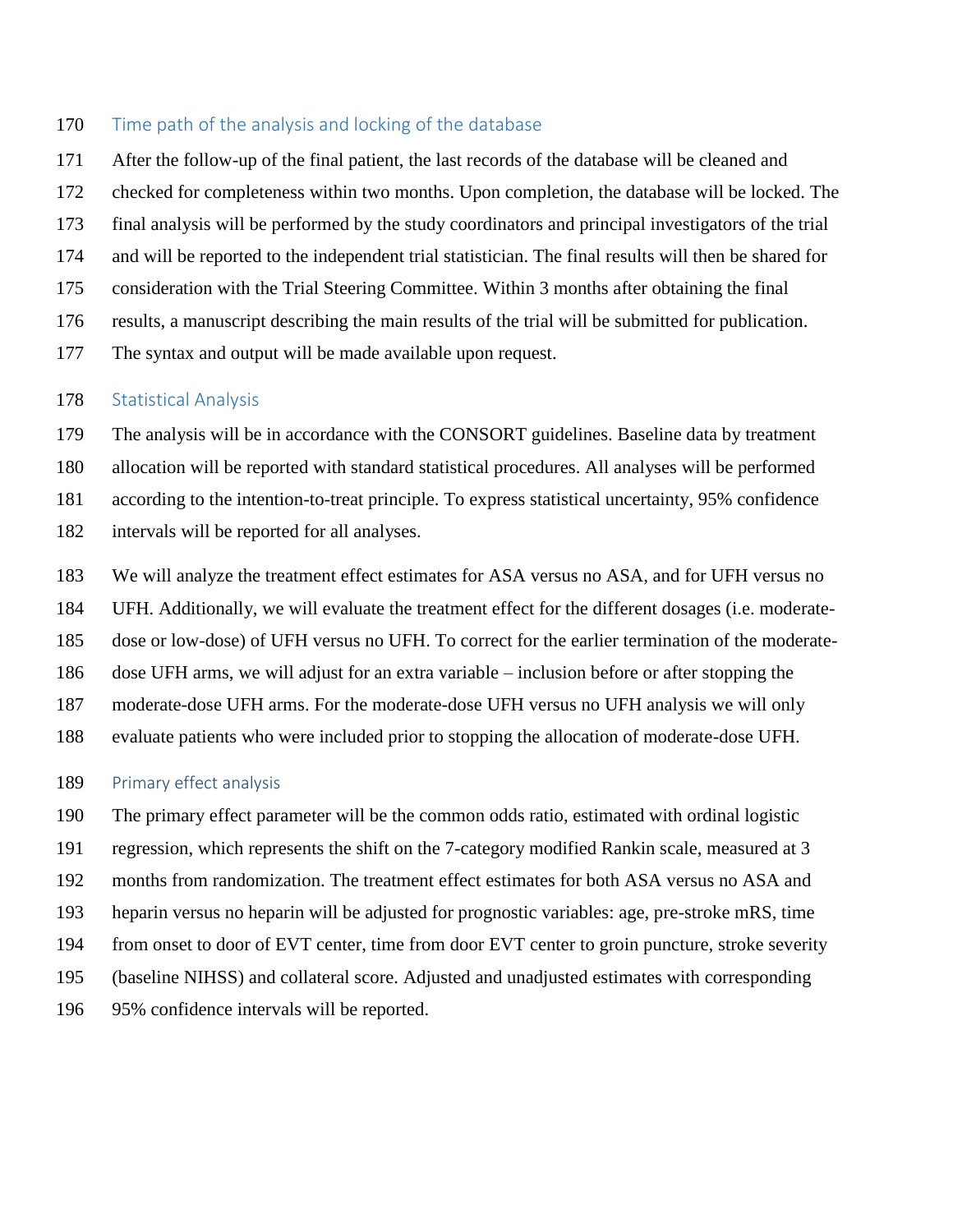## 197 Primary effect analysis in subgroups

Pre-specified subgroups will be performed by testing for interaction between the specific

- baseline characteristic and treatment. The effect of intervention on the modified Rankin scale
- will be analyzed in subgroups determined by the following variables:

| 201 | $\overline{\phantom{a}}$                | Tertiles of age                                                                       |
|-----|-----------------------------------------|---------------------------------------------------------------------------------------|
| 202 | $\overline{\phantom{a}}$                | <b>Sex</b>                                                                            |
| 203 | $\overline{\phantom{a}}$                | Tertiles of (systolic) blood pressure at baseline                                     |
| 204 | $\overline{\phantom{a}}$                | Tertiles of NIHSS at baseline                                                         |
| 205 | $\overline{\phantom{a}}$                | Tertiles of time from onset of symptoms to randomization, groin puncture and          |
| 206 |                                         | revascularization                                                                     |
| 207 | $\overline{\phantom{a}}$                | Diabetes mellitus                                                                     |
| 208 |                                         | Atrial fibrillation                                                                   |
| 209 | $\overline{\phantom{a}}$                | Extracranial carotid obstruction                                                      |
| 210 | $\overline{\phantom{a}}$                | Occlusion location                                                                    |
| 211 | $\overline{\phantom{a}}$                | <b>ASPECTS</b>                                                                        |
| 212 | $\overline{\phantom{a}}$                | Collateral score                                                                      |
| 213 | $\overline{\phantom{a}}$                | Type of device                                                                        |
| 214 |                                         | <b>IVT</b> versus no <b>IVT</b>                                                       |
| 215 | $\overline{\phantom{a}}$                | Prior use of antiplatelet agents, vitamin K antagonists or direct oral anticoagulants |
| 216 |                                         | Inclusion in active treatment arm of MR ASAP                                          |
| 217 | Secondary, tertiary and safety analyses |                                                                                       |

Secondary, tertiary and safety effect parameters will be determined using linear, logistic or

ordinal regression analyses as appropriate, with the same adjustment variables as the primary

- outcome.
- Last, a cost utility analysis will be performed to assess the cost-effectiveness of the intervention
- under study. The outcome parameters of the cost-effectiveness analysis will be the cost per
- patient with good functional outcome and the cost per QALY.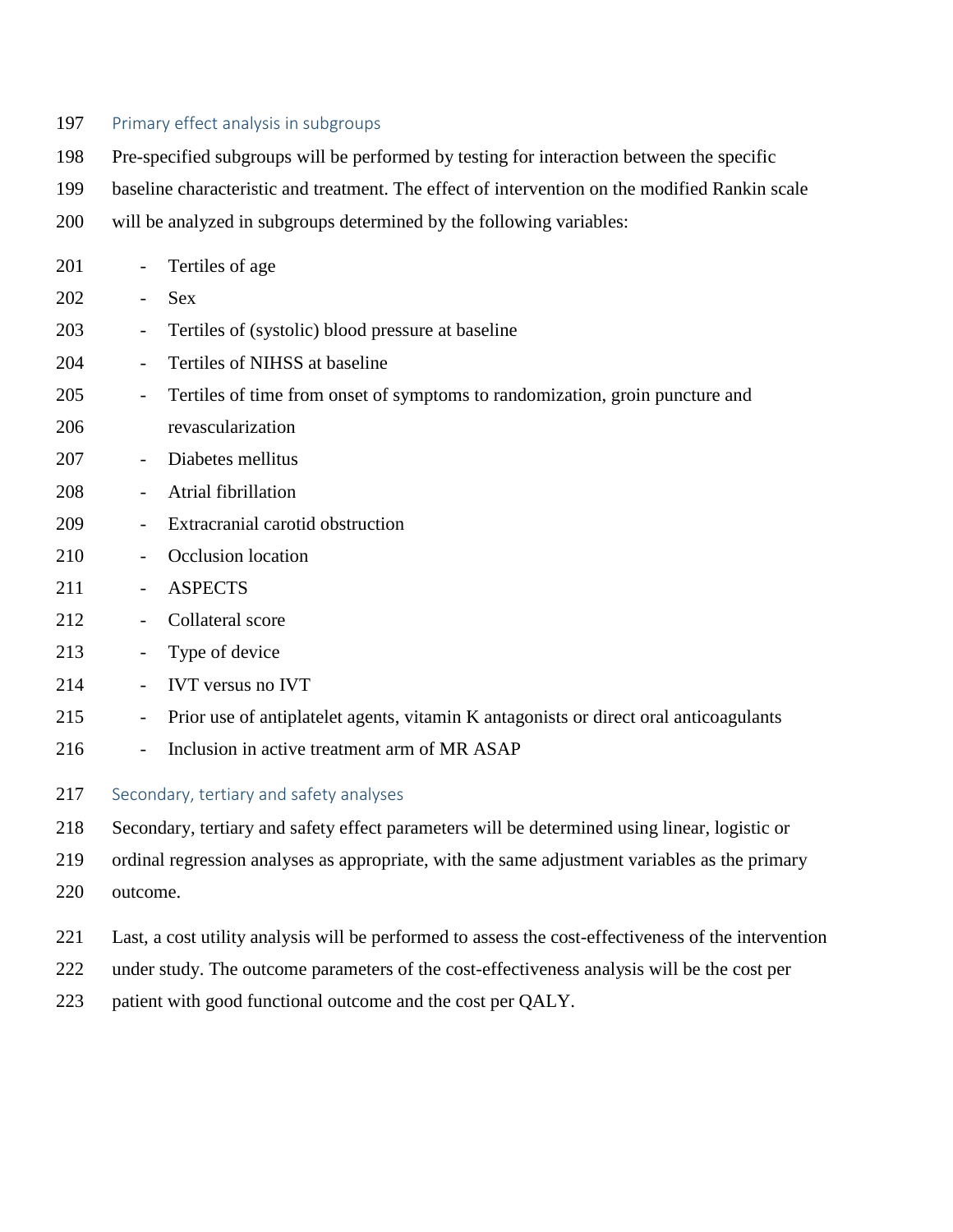# References

 1. Chalos V, van de Graaf RA, Roozenbeek B, van Es ACGM, den Hertog HM, Staals J, 226 et al. Multicenter randomized clinical trial of endovascular treatment for acute ischemic stroke. The effect of periprocedural medication: acetylsalicylic acid, unfractionated heparin, both, or neither (MR CLEAN-MED). Rationale and study design. Trials. 2020;21(1):644. 2. Fransen PS, Beumer D, Berkhemer OA, van den Berg LA, Lingsma H, van der Lugt 231 A, et al. MR CLEAN, a multicenter randomized clinical trial of endovascular treatment for 232 acute ischemic stroke in the Netherlands: study protocol for a randomized controlled trial. Trials. 2014;15:343. 3. Bracard S, Ducrocq X, Mas JL, Soudant M, Oppenheim C, Moulin T, et al. Mechanical thrombectomy after intravenous alteplase versus alteplase alone after stroke (THRACE): a randomised controlled trial. Lancet Neurol. 2016;15(11):1138-47. 4. Campbell BCV, Donnan GA, Lees KR, Hacke W, Khatri P, Hill MD, et al. Endovascular stent thrombectomy: the new standard of care for large vessel ischaemic stroke. Lancet Neurol. 2015;14(8):846-54. 5. Goyal M, Demchuk AM, Menon BK, Eesa M, Rempel JL, Thornton J, et al. Randomized assessment of rapid endovascular treatment of ischemic stroke. N Engl J Med. 2015;372(11):1019-30. 6. Jovin TG, Chamorro A, Cobo E, de Miquel MA, Molina CA, Rovira A, et al. Thrombectomy within 8 hours after symptom onset in ischemic stroke. N Engl J Med. 2015;372(24):2296-306. 7. Muir KW, Ford GA, Messow CM, Ford I, Murray A, Clifton A, et al. Endovascular 247 therapy for acute ischaemic stroke: the Pragmatic Ischaemic Stroke Thrombectomy Evaluation (PISTE) randomised, controlled trial. J Neurol Neurosurg Psychiatry. 2017;88(1):38-44. 8. Saver JL, Goyal M, Bonafe A, Diener HC, Levy EI, Pereira VM, et al. Stent-retriever 251 thrombectomy after intravenous t-PA vs. t-PA alone in stroke. N Engl J Med. 2015;372(24):2285-95. 9. Fransen PS, Berkhemer OA, Lingsma HF, Beumer D, van den Berg LA, Yoo AJ, et al. Time to Reperfusion and Treatment Effect for Acute Ischemic Stroke: A Randomized Clinical Trial. JAMA Neurol. 2016;73(2):190-6.

- 10. Dalkara T, Arsava EM. Can restoring incomplete microcirculatory reperfusion 257 improve stroke outcome after thrombolysis? J Cereb Blood Flow Metab. 2012;32(12):2091-9.
- 11. Yemisci M, Gursoy-Ozdemir Y, Vural A, Can A, Topalkara K, Dalkara T. Pericyte contraction induced by oxidative-nitrative stress impairs capillary reflow despite
- 
- successful opening of an occluded cerebral artery. Nat Med. 2009;15(9):1031-7. 262 12. Sandercock P CR, Counsell C, et al. The International Stroke Trial (IST): a
- randomised trial of aspirin, subcutaneous heparin, both, or neither among 19435